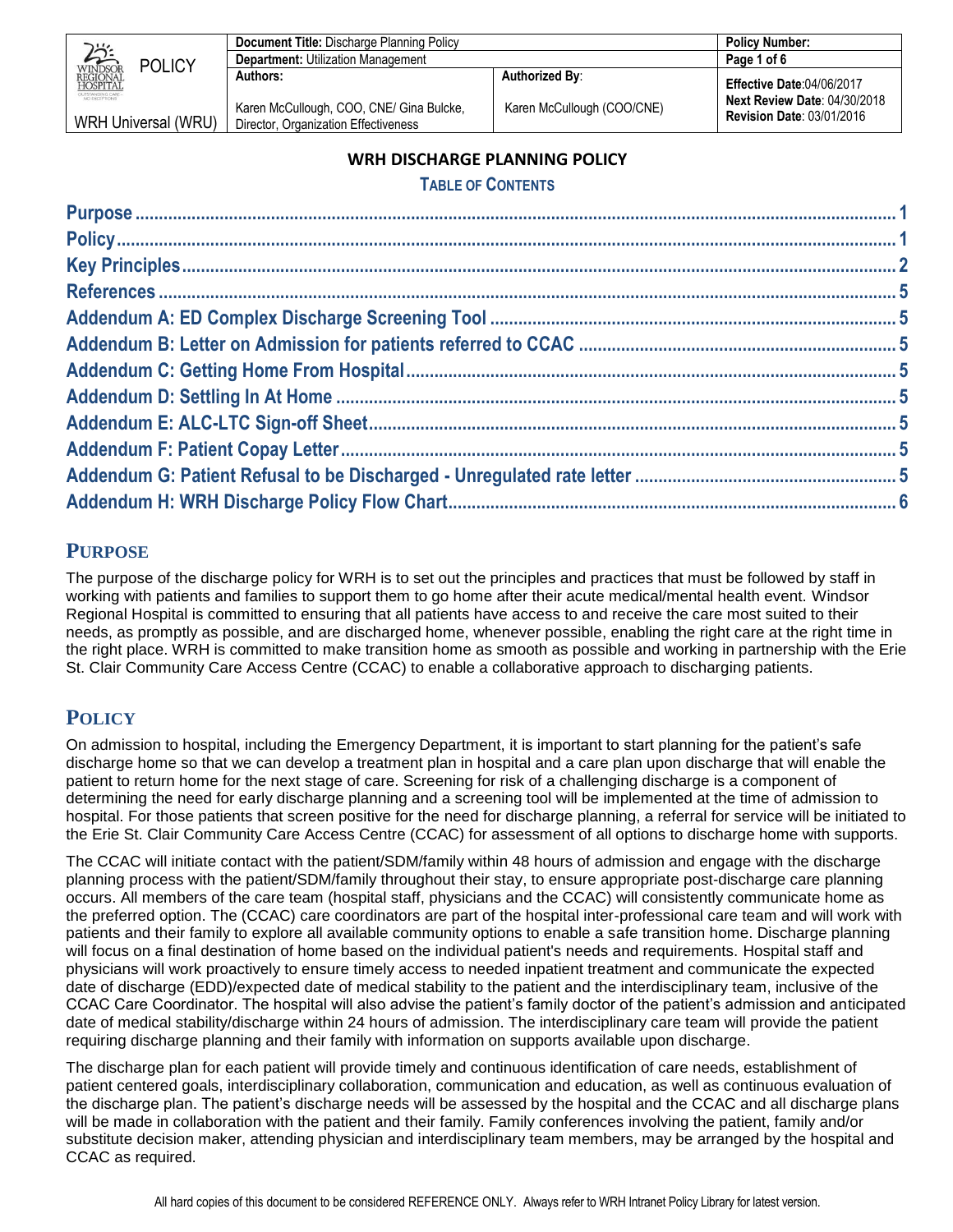|                                                           | Document Title: Discharge Planning Policy                                        |                            | <b>Policy Number:</b>                                                   |
|-----------------------------------------------------------|----------------------------------------------------------------------------------|----------------------------|-------------------------------------------------------------------------|
| <b>POLICY</b>                                             | <b>Department: Utilization Management</b>                                        |                            | Page 2 of 6                                                             |
| <b>AAAA</b>                                               | Authors:                                                                         | <b>Authorized By:</b>      | <b>Effective Date:04/06/2017</b>                                        |
| OUTSTANDING CARE-<br>NO EXCEPTIONS<br>WRH Universal (WRU) | Karen McCullough, COO, CNE/ Gina Bulcke,<br>Director, Organization Effectiveness | Karen McCullough (COO/CNE) | <b>Next Review Date: 04/30/2018</b><br><b>Revision Date: 03/01/2016</b> |

No one will be designated as Alternate Level of Care (ALC) – Waiting for Long-Term Care until full exploration of all the community options have occurred and senior leadership from both the hospital and CCAC agree that waiting in hospital for LTC is the only option . To ensure that ALC LTC process is followed, the ALC LTC sign off sheet will be signed by all parties. The discharge occurs once the inter-professional team has arranged any needed community care and the Most Responsible Physician (MRP) writes the discharge order. From home, with CCAC and/or other community support, the patient can recuperate and stabilize, and then make further care and accommodation decisions in a safe, comfortable environment.

If it is not possible to return home and the patient is eligible for placement in a Long-Term Care Home (LTCH), the patient and substitute decision makers will be asked to choose five (5) Long- Term Care Homes. If no bed is available in the preferred home, then the patient will be offered the first available open bed in one of the chosen Long-Term Care Homes to await transfer to the preferred home. Idle beds in Long Term Care that are available in the region will also be offered to the patient as an alternative to waiting for their preferred Long Term Care Home (LTCH) in hospital.

The hospital will charge a monthly co-payment to patients awaiting placement to a Complex Continuing Care, where applicable, or Long-Term Care Home in accordance with Ministry of Health and Long-term Care directives. The copayment is similar to the charge the patient would pay as a resident in those LTCHs. If this applies, the patient will receive detailed information from the Business Office.

If a patient is deemed appropriate for discharge to home by the MRP and can be supported at home with CCAC or other community services and the patient refuses to leave, they will be charged a per diem acute care rate to cover the accommodations of the hospital bed after a reasonable notice period

## <span id="page-1-0"></span>**KEY PRINCIPLES**

### 1) **Identify Patients at Risk.**

Windsor Regional Hospital and the ESC CCAC will begin discharge planning with the patient and the patient's family at the earliest possible opportunity. Screening for risk of a complex discharge is a component of determining the need for early discharge planning and a screening tool will be completed by the Utilization Nurse when the patient has been admitted. A Utilization Nurse will screen the patient at the time of admission (to occur in the ED if the patient remains in the ED for greater than 12 hours) and if the patient screens positive for the need for a more involved discharge planning process, a referral will go to the CCAC who will begin engagement with the patient/caregiver within 48 hours. **See Addendum A: ED Complex Discharge Screening Tool.**

2) **Proactively collaborate to establish processes which promote patient flow through the organization in a timely manner.** 

- a) The hospital will have an established process to ensure timely access to an inpatient bed from the ED (Daily Flow Report, VIBE, ED tracking system and ED Overflow Protocol).
- b) The hospital and CCAC will track and monitor (daily, weekly, monthly and yearly) identified key CCAC WRH performance metrics that impact patient safety, quality and flow. The hospital will work collaboratively with CCAC on improvement of these results.
- c) The hospital (WRH SW, UM, CCAC), working in collaboration with the patient's most responsible physician/delegate (MRP), will provide the patient and the interdisciplinary team (inclusive of the CCAC Care Coordinator) an Expected Date of Discharge (EDD).. Escalation and WRH Surge Policy and Protocol initiated as necessary.
- d) The hospital will complete the repatriation/transfer form (utilizing the PHRS system where applicable) if the patient is moving to another acute care setting.
- e) The Hospital will refer the patient to the CCAC and Post-Acute Assessors if the patient will be moving to Complex Continuing Care/ Palliative Care /Rehabilitation
- f) Utilizing the guiding principles outlined in the Managing Transitions document and the Home First philosophy, the CCAC will begin engagement with the patient/caregiver within 48 hours to ensure appropriate post discharge care planning occurs in a timely fashion. WRH and CCAC will monitor and track compliance utilizing joint performance metrics.

#### 3) **Promote home as the primary discharge destination.**

Other than planned surgical procedures where the discharge and discharge planning process occurs in advance of the elective procedure, all discharge planning will start at the time of admission and will include a planned discharge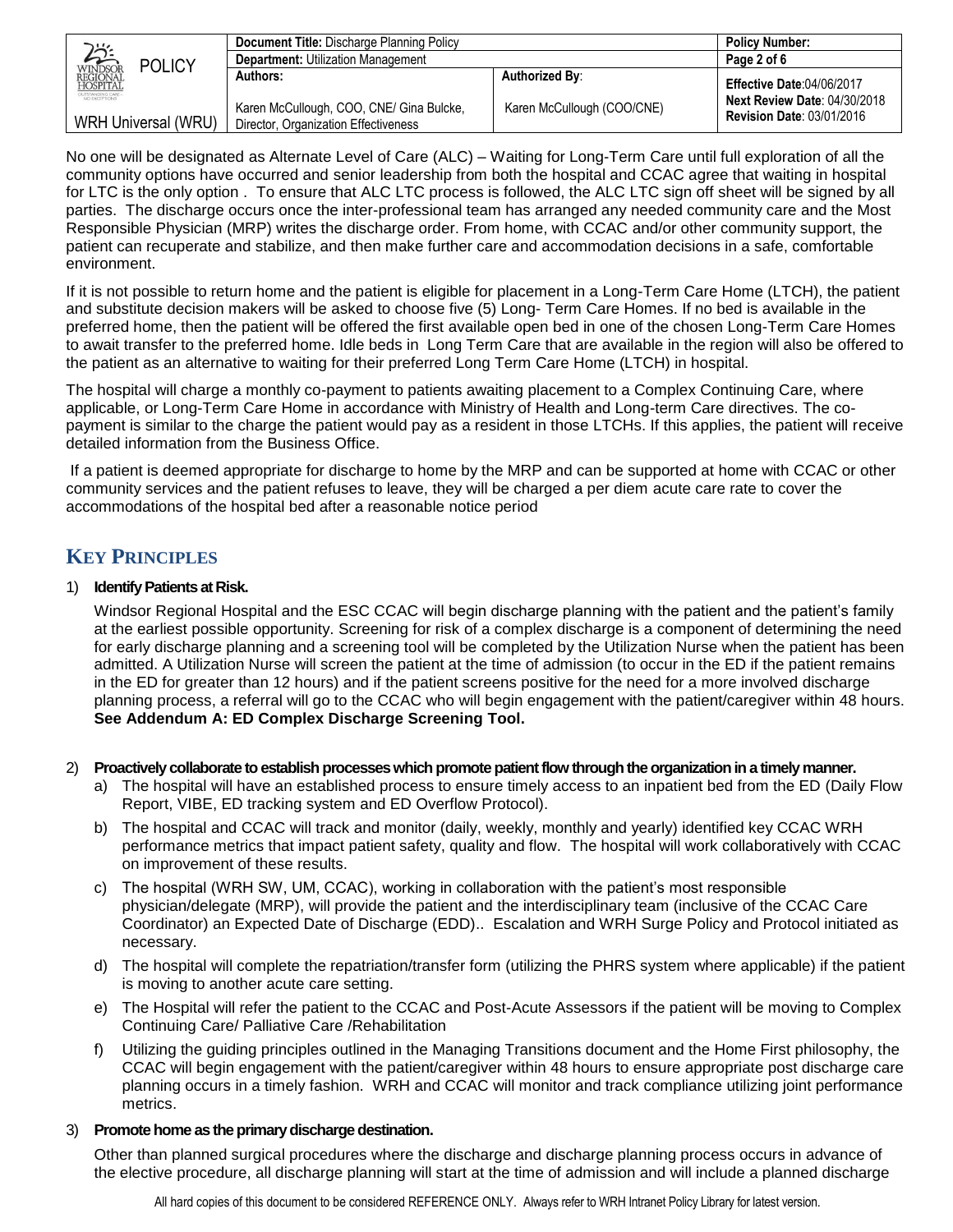|                                                                  | <b>Document Title: Discharge Planning Policy</b>                                 |                            | <b>Policy Number:</b>                                                   |
|------------------------------------------------------------------|----------------------------------------------------------------------------------|----------------------------|-------------------------------------------------------------------------|
| <b>POLICY</b>                                                    | <b>Department: Utilization Management</b>                                        |                            | Page 3 of 6                                                             |
| WINDSOR<br>REGIONAL<br>HOSPITAL                                  | Authors:                                                                         | <b>Authorized By:</b>      | <b>Effective Date:04/06/2017</b>                                        |
| OUTSTANDING CARE-<br>NO EXCEPTIONS<br><b>WRH Universal (WRU)</b> | Karen McCullough, COO, CNE/ Gina Bulcke,<br>Director, Organization Effectiveness | Karen McCullough (COO/CNE) | <b>Next Review Date: 04/30/2018</b><br><b>Revision Date: 03/01/2016</b> |

date and discharge time before 1100h seven days per week. Patients and families will be included in discharge planning throughout the admission. **See Addendum B: Letter on Admission for Patients Referred to CCAC**

#### 4) **Provide patient and family relevant information**.

The hospital will provide the patient requiring discharge planning with information on supports available on discharge using the patient/family letters. **See Addendum C: Getting Home from Hospital** and **Addendum D: Settling In At Home**. Information will include the risks of staying in hospital. If all known community supports have been explored and it has been deemed by the team in consultation with the patient and their family that no other option is available other than to wait in hospital for Long Term Care, a process will be followed to engage leadership at the Hospital and the CCAC to ensure process was followed and no option was missed. **See Addendum E: ALC-LTC Sign-off Form.**

#### 5) **Long-Term Care applications will not typically be completed in hospital, but rather in community,** if needed**.**

The discharge plan for each patient will provide timely and continuous identification of care needs, establishment of patient centered goals, interdisciplinary collaboration, communication and education, as well as continuous evaluation of the discharge plan. The patient's discharge needs will be assessed by the hospital and the CCAC Care Coordinator and all discharge plans will be made in collaboration with the patients and their family. Family conferences involving the patient, family and/or substitute decision maker, attending physician and interdisciplinary team members, may be arranged by the hospital and CCAC as required. As part of the planning to help each patient safely transition home, the Hospital and CCAC need to ensure that all options have been considered and explored prior to designating a patient ALC-LTC and waiting in hospital for Placement. To demonstrate this joint commitment, a joint "sign-off" signed by leadership of the CCAC and the hospital must be completed before a patient is designated ALC-LTC. . Prior to getting to the sign-off process, an escalation process must be followed.

If the patient is to wait for LTC or other accommodations such as supportive housing in hospital before discharge home, the hospital will request that the patient and their family make five choices for Long Term Care placement and will provide them with information on their eligibility for co-payment. **See ADDENDUM F: Patient Copay Letter**.

#### **On Admission to Hospital**

- The discharge planning process begins at the time of patient admission. All staff will clearly articulate the hospital's expectations regarding discharge policy to all patients / SDMs and families.
- Upon admission to the inpatient unit the Nurse will provide the patient with a letter containing information about the goal of returning home and reasons why, discussion about planning on admission for discharge arrangements and supports. Information will be provided by the Nurse about the discharge time and the responsibility of arranging necessary transportation.
- Patients will be assessed on admission by Social Work & CCAC for current living arrangements and supports .

#### **Within 24-48hrs After Admission**

- The Most Responsible Physician (MRP) must complete History and Physical (H&P) assessment and treatment plan within 24 hours of patient admission or otherwise specified per hospital bylaws. The MRP will also initiate the Acuity Summary Form (with support from the Utilization Nurse). The care plan should contain working diagnosis, required investigations, and treatment.
- The Utilization Nurse in collaboration with CCAC will assess and document the patients acute care needs daily. The Utilization Nurse using the ACTIV tool in Medworxx and will assess readiness for discharge using the Medworxx criteria set. This is confirmed by the MRP and this information is provided to the care team during care rounds, including CCAC. The Utilization Nurse in collaboration with CCAC will also have this discussion with the patient (SDM) and family.
- The Estimated Length of Stay (ELOS) and Estimated Date of Discharge (EDD) will be determined by the Utilization Nurse based on the documented most appropriate diagnosis, comorbidity levels and flagged interventions.
- The ELOS/EDD will be communicated and documented on the Care Round Board, discussed at Care Rounds and reviewed with the MRP. THE EDD will be tracked in Medworxx by the Utilization Nurse.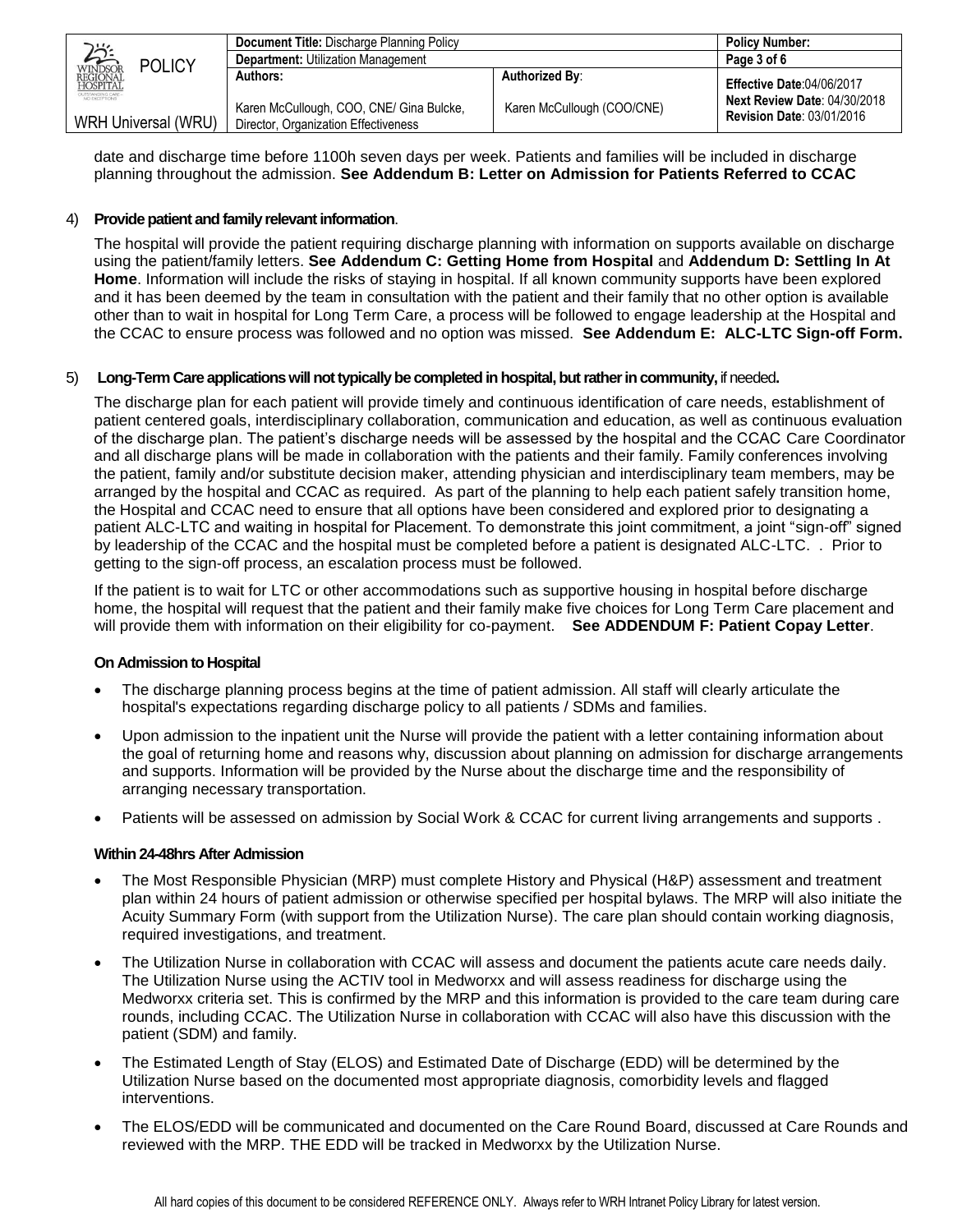|                                                           | <b>Document Title: Discharge Planning Policy</b>                                 |                            | <b>Policy Number:</b>                                                   |
|-----------------------------------------------------------|----------------------------------------------------------------------------------|----------------------------|-------------------------------------------------------------------------|
| <b>POLICY</b>                                             | <b>Department: Utilization Management</b>                                        |                            | Page 4 of 6                                                             |
| <b>ANS</b>                                                | Authors:                                                                         | <b>Authorized By:</b>      | <b>Effective Date:04/06/2017</b>                                        |
| OUTSTANDING CARE-<br>NO EXCEPTIONS<br>WRH Universal (WRU) | Karen McCullough, COO, CNE/ Gina Bulcke,<br>Director, Organization Effectiveness | Karen McCullough (COO/CNE) | <b>Next Review Date: 04/30/2018</b><br><b>Revision Date: 03/01/2016</b> |

#### **Ongoing**

CCAC will be notified early on in the admission that a patient is high risk for ALC utilizing the Complex Discharge Screening Tool at admission. As appropriate given discharge destination, patients designated ALC will be referred to **CCAC** 

#### **Identification of Barriers to Discharging Home**

Discharge planning is a collaborative process which begins as early as possible to allow the patient, substitute decision maker (SDM), family and the care providers enough time to understand and explore the options for the most appropriate plan. The individual nature of each patient's discharge plan or transition through the health care system can be complex and requires specialized care needs and supports.

The specialized care needs and supports for patients at the ALC discharge destination are defined as:

- **Specialized Needs**: the specialized care needs/supports of the patient required at the ALC discharge destination that are not preventing or are not known to be preventing discharge.
- **Barriers**: the specialized care needs/supports of the patient required at the ALC discharge destination that is preventing discharge.

The following illustration shows the context of special needs and supports:

## **Existing, Enhanced & New Specialized Needs and Supports**



#### 6) **Discharge Order.**

When a patient no longer requires hospital care, the MRP will inform the patient of their discharge. The MRP will issue a Discharge Order that indicates that the patient is ready for discharge. The discharge date will be communicated and reinforced by the care team to the patient/caregiver/SDM. Each member of the health care team in the hospital and CCAC and other community health care agency providers, as applicable, will be involved in the discharge planning process to ensure that the patient will be ready when discharged. Care conferences will facilitate the inclusiveness of all health system partners that are required to support the patient's discharge home. The primary discharge destination is the patient's previous living arrangement.

#### 7) **Patient Refusal to Leave.**

The purpose of the patient refusal to leave letter in the discharge policy is to set out the principles and practices that must be followed by staff in working with patients and families, who no longer require acute care as determined by the MRP, yet want to remain in hospital.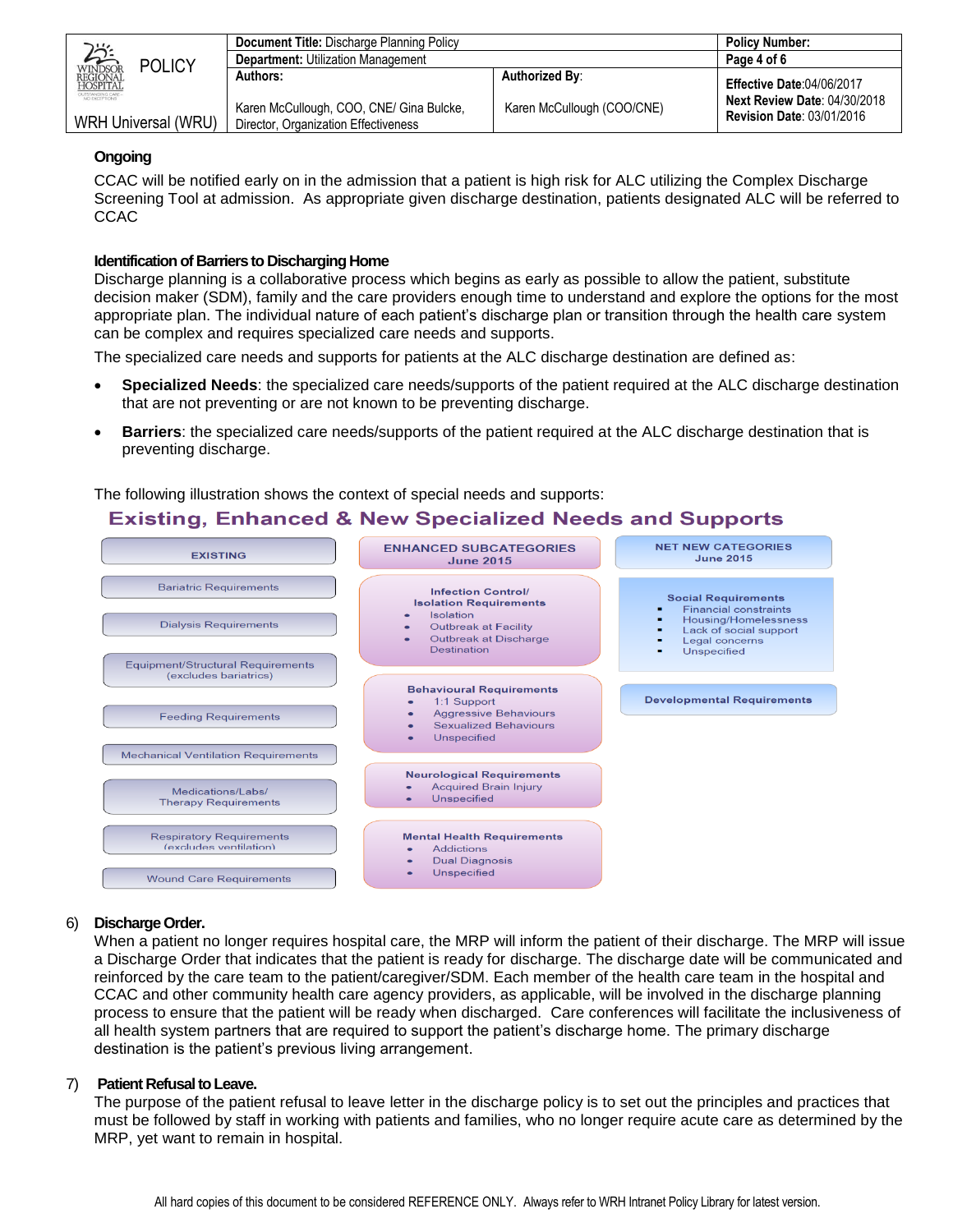|                                                           | Document Title: Discharge Planning Policy                                        |                            | <b>Policy Number:</b>                                                   |
|-----------------------------------------------------------|----------------------------------------------------------------------------------|----------------------------|-------------------------------------------------------------------------|
| <b>POLICY</b>                                             | <b>Department: Utilization Management</b>                                        |                            | Page 5 of 6                                                             |
| WINDSOR<br>REGIONAL<br>HOSPITAL                           | Authors:                                                                         | <b>Authorized By:</b>      | <b>Effective Date:04/06/2017</b>                                        |
| OUTSTANDING CARE-<br>NO EXCEPTIONS<br>WRH Universal (WRU) | Karen McCullough, COO, CNE/ Gina Bulcke,<br>Director, Organization Effectiveness | Karen McCullough (COO/CNE) | <b>Next Review Date: 04/30/2018</b><br><b>Revision Date: 03/01/2016</b> |

- g) **Refusal to Leave**. When it becomes apparent that a patient will refuse, or is refusing, to leave the hospital, the hospital's administration in collaboration with CCAC administration will meet with a patient to ensure the patient understands the options for discharge being proposed and the consequences of refusing to leave the hospital. They will review a joint care plan with the patient and the meeting will be documented in the patient's chart and provided to the patient. The hospital will identify the daily rate that the patient will be charged for uninsured inpatient services if the patient doesn't leave the hospital when discharged.
- h) **Confirmation of Consequences of Refusal to Leave**. If the patient still refuses to leave the hospital, hospital administration will be notified and a letter confirming the consequences of not leaving will be given to the patient. **See Addendum G: Patient Refusal to Leave – Unregulated Rate Letter**.

### 8) **WRH Discharge Policy Algorithm.**

Hospital staff, CCAC and community partners will work collaboratively in discharging patients to their most appropriate discharge destination. **See Addendum H: WRH Discharge Policy Algorithm**.

### <span id="page-4-0"></span>**REFERENCES**

- Home First
- Alternate Level of Care (ALC): Cancer Care Ontario, 2009 Erie St Clair LHIN, Discharge Policy Information (2013) Ministry of Health and Long Term Care Act (2002)
- Public Hospitals Act Memorandum 2012
- Health Insurance Act Sec 10 Regulation 552
- Bluewater Health Discharge Planning Policy (2013)
- "Managing Transitions A Guidance Document" Ontario Hospital Association" (2015)

### <span id="page-4-1"></span>**ADDENDUM A: ED COMPLEX DISCHARGE SCREENING TOOL**

• [Click here to access](http://wrhintranet.wrh.on.ca/Site_Published/intranet/document_render.aspx?documentRender.IdType=5&documentRender.GenericField=&documentRender.Id=109475)

### <span id="page-4-2"></span>**ADDENDUM B: LETTER ON ADMISSION FOR PATIENTS REFERRED TO CCAC**

• [Click here to access](http://wrhintranet.wrh.on.ca/Site_Published/intranet/document_render.aspx?documentRender.IdType=5&documentRender.GenericField=&documentRender.Id=109478)

## <span id="page-4-3"></span>**ADDENDUM C: GETTING HOME FROM HOSPITAL**

[Click here to access](http://wrhintranet.wrh.on.ca/Site_Published/intranet/document_render.aspx?documentRender.IdType=5&documentRender.GenericField=&documentRender.Id=109480)

### <span id="page-4-4"></span>**ADDENDUM D: SETTLING IN AT HOME**

• [Click here to access](http://wrhintranet.wrh.on.ca/Site_Published/intranet/document_render.aspx?documentRender.IdType=5&documentRender.GenericField=&documentRender.Id=109482)

## <span id="page-4-5"></span>**ADDENDUM E: ALC-LTC SIGN-OFF SHEET**

[Click here to access](http://wrhintranet.wrh.on.ca/Site_Published/intranet/document_render.aspx?documentRender.IdType=5&documentRender.GenericField=&documentRender.Id=109477)

## <span id="page-4-6"></span>**ADDENDUM F: PATIENT COPAY LETTER**

[Click here to access](http://wrhintranet.wrh.on.ca/Site_Published/intranet/document_render.aspx?documentRender.IdType=5&documentRender.GenericField=&documentRender.Id=109476)

## <span id="page-4-7"></span>**ADDENDUM G: PATIENT REFUSAL TO BE DISCHARGED - UNREGULATED RATE LETTER**

[Click here to access](http://wrhintranet.wrh.on.ca/Site_Published/intranet/document_render.aspx?documentRender.IdType=5&documentRender.GenericField=&documentRender.Id=109484)